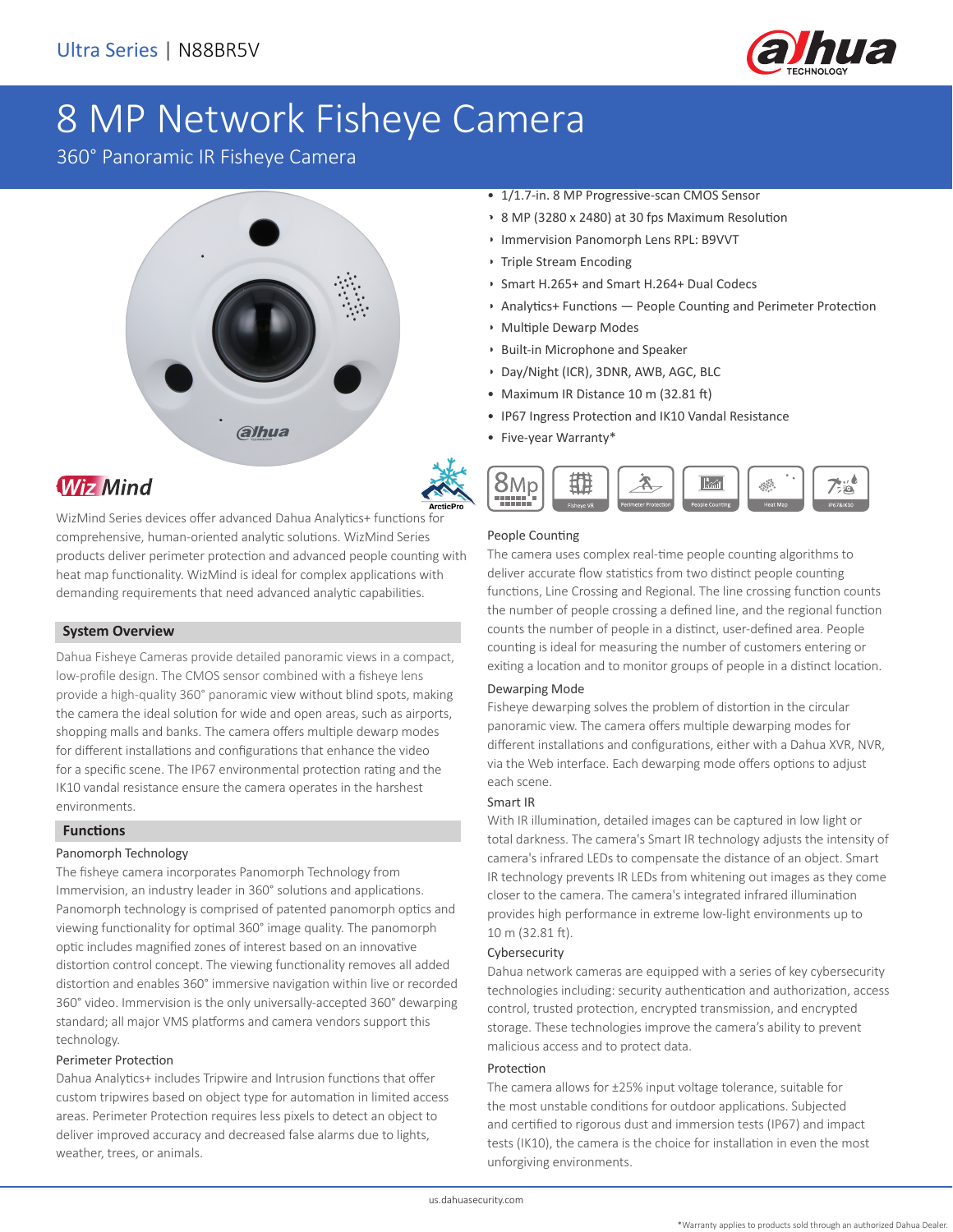### Ultra Series | N88BR5V

| <b>Technical Specification</b>                        |                                                                                                              |  |                    |                  |
|-------------------------------------------------------|--------------------------------------------------------------------------------------------------------------|--|--------------------|------------------|
| Camera                                                |                                                                                                              |  |                    |                  |
| Image Sensor                                          | 1/1.7-in. 8 MP CMOS                                                                                          |  |                    |                  |
| <b>Total Sensor Pixels</b>                            | 3280(H) x 2480(V)                                                                                            |  |                    |                  |
| RAM/ROM                                               | 4 GB / 2 GB                                                                                                  |  |                    |                  |
| <b>Scanning System</b>                                | Progressive                                                                                                  |  |                    |                  |
| <b>Electronic Shutter Speed</b>                       | Auto, Manual, 1/3 s to 1/100,000 s                                                                           |  |                    |                  |
| Minimum Illumination                                  | Color: 0.01 lux at F2.0 (30 IRE)<br>B/W: 0.001 lux at F2.0 (30 IRE)<br>0 lux at F2.0 with IR on              |  |                    |                  |
| S/N Ratio                                             | More than 56 dB                                                                                              |  |                    |                  |
| <b>IR Distance</b>                                    | Up to 10.0 m (32.81 ft)                                                                                      |  |                    |                  |
| IR On/Off Control                                     | Auto, Manual                                                                                                 |  |                    |                  |
| <b>IR LEDS</b>                                        | Three $(3)$                                                                                                  |  |                    |                  |
| Lens                                                  |                                                                                                              |  |                    |                  |
| Lens Type                                             | Immervision Panomoprh Lens - RPL: B9VVT<br>Fixed                                                             |  |                    |                  |
| Mount Type                                            | M12                                                                                                          |  |                    |                  |
| Focal Length                                          | $1.29$ mm                                                                                                    |  |                    |                  |
| Maximum Aperture                                      | F2.0                                                                                                         |  |                    |                  |
| Angle of View                                         | Horizontal: 360°                                                                                             |  |                    |                  |
| <b>Focus Control</b>                                  | Fixed                                                                                                        |  |                    |                  |
| Close Focus Distance                                  | $0.20$ m $(0.66$ ft)                                                                                         |  |                    |                  |
| DORI Distance <sup>1</sup>                            |                                                                                                              |  |                    |                  |
| Detect (8 ppf)                                        | Observe (19 ppf)<br>Recognize (38 ppf)                                                                       |  | Identify (76 ppf)  |                  |
| 27.90 m (91.54 ft)                                    | 11.20 m (36.75 ft)                                                                                           |  | 5.60 m (18.37 ft)  | 2.80 m (9.19 ft) |
| Video                                                 |                                                                                                              |  |                    |                  |
| Compression                                           | Smart H.265+, H.265, Smart H.264+, H.264, H.264H,<br>MJPEG (substream only)                                  |  |                    |                  |
| <b>Streaming Capability</b>                           | Three (3) Streams                                                                                            |  |                    |                  |
| Resolution                                            | 8 MP (3280 x 2480), 2880 x 2160, 3 MP (2048 x 1536),<br>1.3 MP (1280 x 960), D1 (704 x 576), CIF (352 x 288) |  |                    |                  |
| Effective Maximum Resolution, based on Dewarping Mode |                                                                                                              |  |                    |                  |
| Dewarping Mode                                        | <b>Mount Location</b>                                                                                        |  | Resolution (H x V) |                  |
| 1 Original                                            | All Locations                                                                                                |  | 3280 x 2480        |                  |
| 1 Panoramic                                           | Ceiling/Ground                                                                                               |  | 4096 x 1024        |                  |
| 2 Panoramic                                           | Wall<br>Ceiling/Ground                                                                                       |  | 2432 x 2432        |                  |
| 1 Region                                              | All Locations                                                                                                |  | 1216 x 1216        |                  |
| 2 Regions                                             | All Locations                                                                                                |  | 2432 x 2432        |                  |
| 4 Regions                                             | All Locations                                                                                                |  | 2432 x 2432        |                  |
| 1 Original + 3 Regions                                | All Locations                                                                                                |  | 2432 x 2432        |                  |

1. The DORI distance is a measure of the general proximity for a specific classification to help pinpoint the<br>right camera for your needs. The DORI distance is calculated based on sensor specifications and lab test<br>results

|                                        | Main Stream  | 8 MP at 30 fps                                                                                                                                                                                                                                                     |  |  |
|----------------------------------------|--------------|--------------------------------------------------------------------------------------------------------------------------------------------------------------------------------------------------------------------------------------------------------------------|--|--|
| Frame Rate                             | Stream 1     | D1 at 30 fps                                                                                                                                                                                                                                                       |  |  |
|                                        | Stream 2     | 1.3 MP at 30 fps                                                                                                                                                                                                                                                   |  |  |
| <b>Bit Rate Control</b>                |              | CBR, VBR                                                                                                                                                                                                                                                           |  |  |
| <b>Bit Rate</b>                        |              | H.265: 3 Kbps to 13891 Kbps<br>H.264: 8 Kbps to 16384 Kbps                                                                                                                                                                                                         |  |  |
| Day/Night                              |              | Auto (ICR), Color, B/W                                                                                                                                                                                                                                             |  |  |
| <b>BLC Mode</b>                        |              | BLC, HLC, DWDR                                                                                                                                                                                                                                                     |  |  |
| <b>White Balance</b>                   |              | Auto, Natural, Street Lamp, Outdoor, Manual                                                                                                                                                                                                                        |  |  |
| Gain Control                           |              | Auto, Gain Priority, Shutter Priority, Manual                                                                                                                                                                                                                      |  |  |
| Noise Reduction                        |              | 3D DNR                                                                                                                                                                                                                                                             |  |  |
| <b>Motion Detection</b>                |              | Off, On (4 Zone, Rectangle)                                                                                                                                                                                                                                        |  |  |
| Region of Interest                     |              | Off, On (4 Zone)                                                                                                                                                                                                                                                   |  |  |
| <b>Advanced Features</b>               |              | Smart IR, Defog                                                                                                                                                                                                                                                    |  |  |
| <b>Privacy Masking</b>                 |              | Off, On (4 Area, Rectangle)                                                                                                                                                                                                                                        |  |  |
| Audio                                  |              |                                                                                                                                                                                                                                                                    |  |  |
| Compression                            |              | PCM, G.711a, G.711Mu, G.726, G.723                                                                                                                                                                                                                                 |  |  |
| Network                                |              |                                                                                                                                                                                                                                                                    |  |  |
| Ethernet                               |              | RJ-45 (100/1000 Base-T)                                                                                                                                                                                                                                            |  |  |
| Protocol                               |              | HTTP, HTTPs, TCP, ARP, RTSP, RTP, UDP, SMTP, FTP,<br>DHCP, DNS, DDNS, PPPOE, IPv4/v6, QoS, UPnP, NTP,<br>Bonjour, 802.1x, Multicast, ICMP, IGMP, SNMP                                                                                                              |  |  |
| Interoperability                       |              | ONVIF (Profile S/Profile G/Profile T); CGI; Milestone;<br>Genetec; P2P                                                                                                                                                                                             |  |  |
| <b>Streaming Method</b>                |              | Mulitcast                                                                                                                                                                                                                                                          |  |  |
| Maximum User Access                    |              | 20 Users                                                                                                                                                                                                                                                           |  |  |
| Edge Storage                           |              | Network Attached Storage (NAS)<br>FTP, SFTP<br>Micro SD Card, maximum 256 GB                                                                                                                                                                                       |  |  |
| Web Viewer                             |              | IE, Firefox, Safari                                                                                                                                                                                                                                                |  |  |
| Management Software                    |              | DSS, DMSS                                                                                                                                                                                                                                                          |  |  |
| <b>Mobile Operating System</b>         |              | iOS, Android                                                                                                                                                                                                                                                       |  |  |
| Cybersecurity                          |              | Video Encryption, Firmware Encryption, Configuration<br>Encryption, Digest, WSSE, Account Lockout, Security<br>Logs, IP/MAC Filtering, Generating and Importing<br>X.509 Certification, Syslog, HTTPS, 802.1x, Trusted<br>Boot, Trusted Execution, Trusted Upgrade |  |  |
| Certifications                         |              |                                                                                                                                                                                                                                                                    |  |  |
| Safety                                 |              | UL62368-1, CAN/CSA C22.2 No. 62368-1-14<br>FN62368-1                                                                                                                                                                                                               |  |  |
| Electromagnetic<br>Compatibility (EMC) |              | 47 CFR FCC Part 15, Subpart B<br>Electromagnetic Compatibility Directive 2014/30/EU<br>Radio Equipment Directive 2014/53/EU                                                                                                                                        |  |  |
| Interface                              |              |                                                                                                                                                                                                                                                                    |  |  |
| Audio                                  |              | Input: One (1) Channel, RCA + Built-in Microphone<br>Output: One (1) Channel, RCA + Built-in Speaker                                                                                                                                                               |  |  |
| Alarm                                  |              | Input: Two (2) Channels (5 VDC, 5 mA)<br>Output: Two (2) Channels (30 VDC, 1 A; 50 VAC, 0.5 A)                                                                                                                                                                     |  |  |
| <b>Flectrical</b>                      |              |                                                                                                                                                                                                                                                                    |  |  |
| Power Supply                           |              | 12 VDC or PoE+ (IEEE802.3at, Class 4)                                                                                                                                                                                                                              |  |  |
| Power<br>Consumption                   | <b>Basic</b> | 12 VDC: 6.5 W<br>PoE: 6.1 W                                                                                                                                                                                                                                        |  |  |
|                                        | Maximum      | 12 VDC: 13 W<br>PoE: 13.9 W                                                                                                                                                                                                                                        |  |  |